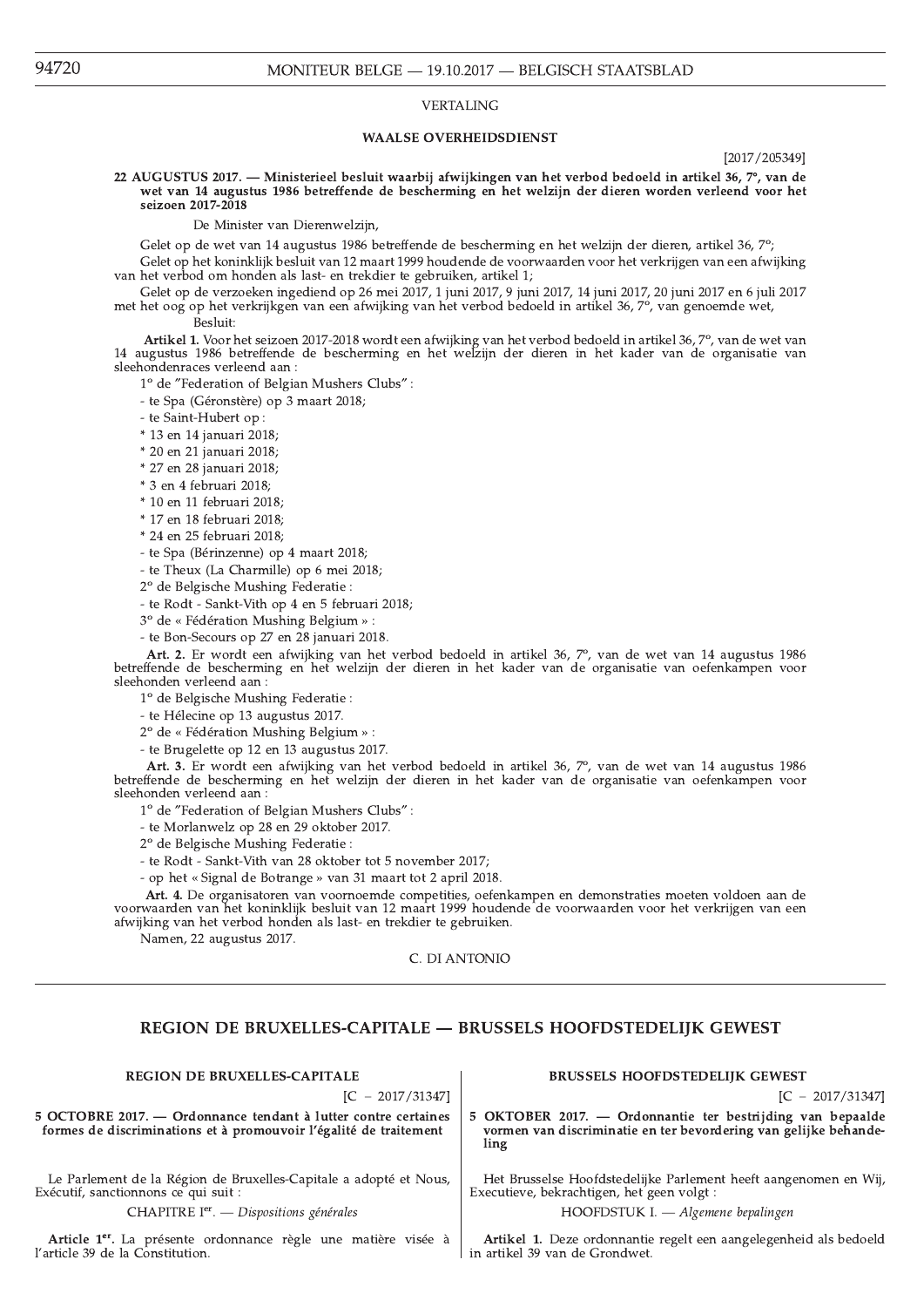Art. 2. La présente ordonnance transpose partiellement les directives européennes suivantes

 $1^{\circ}$  la directive 2000/43/CE du Conseil du 29 juin 2000 relative à la mise en œuvre du principe de l'égalité de traitement entre les personnes, sans distinction de race ou d'origine ethnique;

2° la directive 2004/113/CE du Conseil du 13 décembre 2004 mettant en œuvre le principe de l'égalité de traitement entre les femmes et les hommes dans l'accès à des biens et services et la fourniture de biens et services.

Art. 3. La présente ordonnance a également pour objectif la création<br>d'un cadre général et harmonisé pour la lutte contre certaines formes de discrimination et pour la promotion de l'égalité de traitement dans les domaines mentionnés à l'article 4 de la présente ordonnance.

# CHAPITRE II. - Champ d'application

Art. 4. Sous réserve du champ d'application de l'ordonnance du 4. Al 1. Al 30us 1 essei ve du champ d'approximat de la constantine de la septembre 2008 visant à assurer une politique de diversité au sein de visant à promouvoir la diversité et à lutter contre la discrimination dans la fonction publique régionale bruxelloise, de l'ordonnance du 4 septembre 2008 relative à la lutte contre la discrimination et à l'égalité de traitement en matière d'emploi, de l'ordonnance du 26 juin 2003 relative à la gestion mixte du marché de l'emploi dans la Région de<br>Bruxelles-Capitale, de l'ordonnance du 19 mars 2009 modifiant l'ordonnance du 17 juillet 2003 portant le Code bruxellois du Logement, et dans le respect des compétences exercées par la Région, la présente ordonnance s'applique à toutes les personnes, tant pour le secteur public que pour le secteur privé, y compris les organismes publics, en ce qui concerne :

1° la protection sociale;

 $2^\circ$  les avantages sociaux;

3° l'accès aux biens et services et la fourniture de biens et services à la disposition du public;

4° l'accès, la participation et tout autre exercice d'une activité économique, sociale, culturelle ou politique accessible au public;

 $5^\circ$  l'affiliation à et l'engagement dans une organisation de travailleurs ou d'employeurs ou toute autre organisation dont les membres exercent une profession donnée, y compris les avantages procurés par ce type d'organisations ;

6° la mention dans une pièce officielle ou dans un procès-verbal.

```
CHAPITRE III. - Définitions
```
Art. 5. Pour l'application de la présente ordonnance, il y a lieu d'entendre par :

1° « égalité de traitement » : l'absence de toute forme de discrimination directe ou indirecte ou de harcèlement et l'octroi d'aménagements raisonnables;

2° « critères protégés » : le sexe, la prétendue race, la couleur de peau, la nationalité, l'ascendance, l'origine nationale ou ethnique, l'âge, l'orientation sexuelle, l'état civil, la naissance, la fortune, la conviction religieuse ou philosophique, la conviction politique, la conviction syndicale, la langue, l'état de santé, un handicap, une caractéristique physique ou génétique, l'origine et la condition sociales;

3° « distinction directe » : la situation qui se produit lorsque, sur la base de l'un des critères protégés, une personne est traitée de manière moins favorable qu'une autre personne ne l'est, ne l'a été ou ne le serait dans une situation comparable;

4° « discrimination directe » : la distinction directe, fondée sur l'un des critères protégés, qui ne peut être justifiée sur la base des dispositions du chapitre IV;

5° « distinction indirecte » : la situation qui se produit lorsqu'une disposition, un critère ou une pratique apparemment neutre est<br>susceptible d'entraîner, par rapport à d'autres personnes, un désavantage particulier pour des personnes caractérisées par l'un des critères protégés;

6° « discrimination indirecte » : la distinction indirecte fondée sur l'un des critères protégés, qui ne peut être justifiée sur la base des<br>dispositions du chapitre IV;

7° « harcèlement » : le comportement indésirable qui est lié à l'un des critères protégés, et qui a pour objet ou pour effet de porter atteinte à la dignité d'une personne et de créer un environnement intimidant, hostile, dégradant, humiliant ou offensant;

Art. 2. Deze ordonnantie zet de volgende Europese richtlijnen gedeeltelijk om:

1° richtlijn 2000/43/ EG van de Raad van 29 juni 2000 houdende toepassing van het beginsel van gelijke behandeling van personen ongeacht ras of etnische afstamming;

richtlijn 2004/113/EG van de Raad van 13 december 2004 houdende toepassing van het beginsel van gelijke behandeling van mannen en vrouwen bij de toegang tot en het aanbod van goederen en diensten.

Art. 3. Deze ordonnantie heeft eveneens tot doel een algemeen en geharmoniseerd kader te creëren ter bestrijding van bepaalde vormen van discriminatie en ter bevordering van gelijke behandeling binnen de domeinen vermeld in artikel 4 van deze ordonnantie.

HOOFDSTUK II. - Toepassingsgebied

Art. 4. Onder voorbehoud van het toepassingsgebied van de ordonnantie van 4 september 2008 ertoe strekkende een diversiteitsbeleid te bewerkstelligen in het Brussels ambtenarenapparaat, van de ordonnantie van 4 september 2008 ter bevordering van diversiteit en ter de van de ordonnantie in het Brussels gewestelijk openbaar ambt, van de ordonnantie van 4 september 2008 betreffende de strijd tegen discriminatie en de gelijke behandeling op het vlak van de tewerkstelling, van de ordonna de ordonnantie van 19 maart 2009 tot wijziging van de ordonnantie van 17 juli 2003 houdende de Brusselse Huisvestingscode en conform de bevoegdheden die door het Gewest worden uitgeoefend, is deze ordonnantie zowel in de publieke als private sector, met inbegrip van de overheidsinstellingen, op alle personen van toepassing op de volgende gebieden:

1° de sociale bescherming;

2° de sociale voordelen;

3° de toegang tot de goederen en diensten en het verstrekken van goederen en diensten ter beschikking van het publiek;

4° de toegang tot en de deelname aan, alsook elke andere uitoefening van een economische, sociale, culturele of politieke activiteit toegankelijk voor het publiek;

5° het lidmaatschap en het engagement in een organisatie van werknemers of van werkgevers of elke andere organisatie waarvan de leden een bepaald beroep uitoefenen, met inbegrip van de voordelen die verschaft worden door dergelijke organisaties;

6° de vermelding in een officieel stuk of in een proces-verbaal.

```
HOOFDSTUK III. - Definities
```
Art. 5. Voor de toepassing van deze ordonnantie, verstaat men onder:

1° « gelijkheid van behandeling » : de afwezigheid van elke vorm van rechtstreekse of onrechtstreekse discriminatie of intimidatie en de toekenning van redelijke aanpassingen;

 $2^{\circ}$  « beschermde criteria » : geslacht, zogenaamd ras, huidskleur, nationaliteit, afkomst, nationale of etnische afstamming, leeftijd, seksuele geaardheid, burgerlijke staat, geboorte, vermogen, geloof of levensbeschouwing, politieke overtuiging, syndicale overtuiging, taal, gezondheidstoestand, een handicap, een fysieke of genetische eigenschap, sociale afkomst en positie;

3° « direct onderscheid » : de situatie die zich voordoet wanneer iemand ongunstiger wordt behandeld dan een ander in een vergelijkbare situatie behandeld wordt, is of zou worden behandeld op basis van één van de beschermde criteria;

4° « directe discriminatie » : direct onderscheid op grond van een beschermd criterium dat niet gerechtvaardigd kan worden op grond<br>van de bepalingen van hoofdstuk IV;

5° « indirect onderscheid » : de situatie die zich voordoet wanneer een ogenschijnlijk neutrale bepaling, maatstaf of handelwijze personen gekenmerkt door een bepaald beschermd criterium, in vergelijking met andere personen bijzonder kan benadelen;

6° « indirecte discriminatie » : indirect onderscheid op grond van een beschermd criterium dat niet gerechtvaardigd kan worden op grond van de bepalingen van hoofdstuk IV;

7° « intimidatie » : het ongewenste gedrag dat met een van de beschermde criteria verband houdt, en tot doel of tot gevolg heeft dat de waardigheid van de persoon wordt aangetast en een bedreigende, vijandige, beledigende, vernederende of kwetsende omgeving wordt gécreëerd;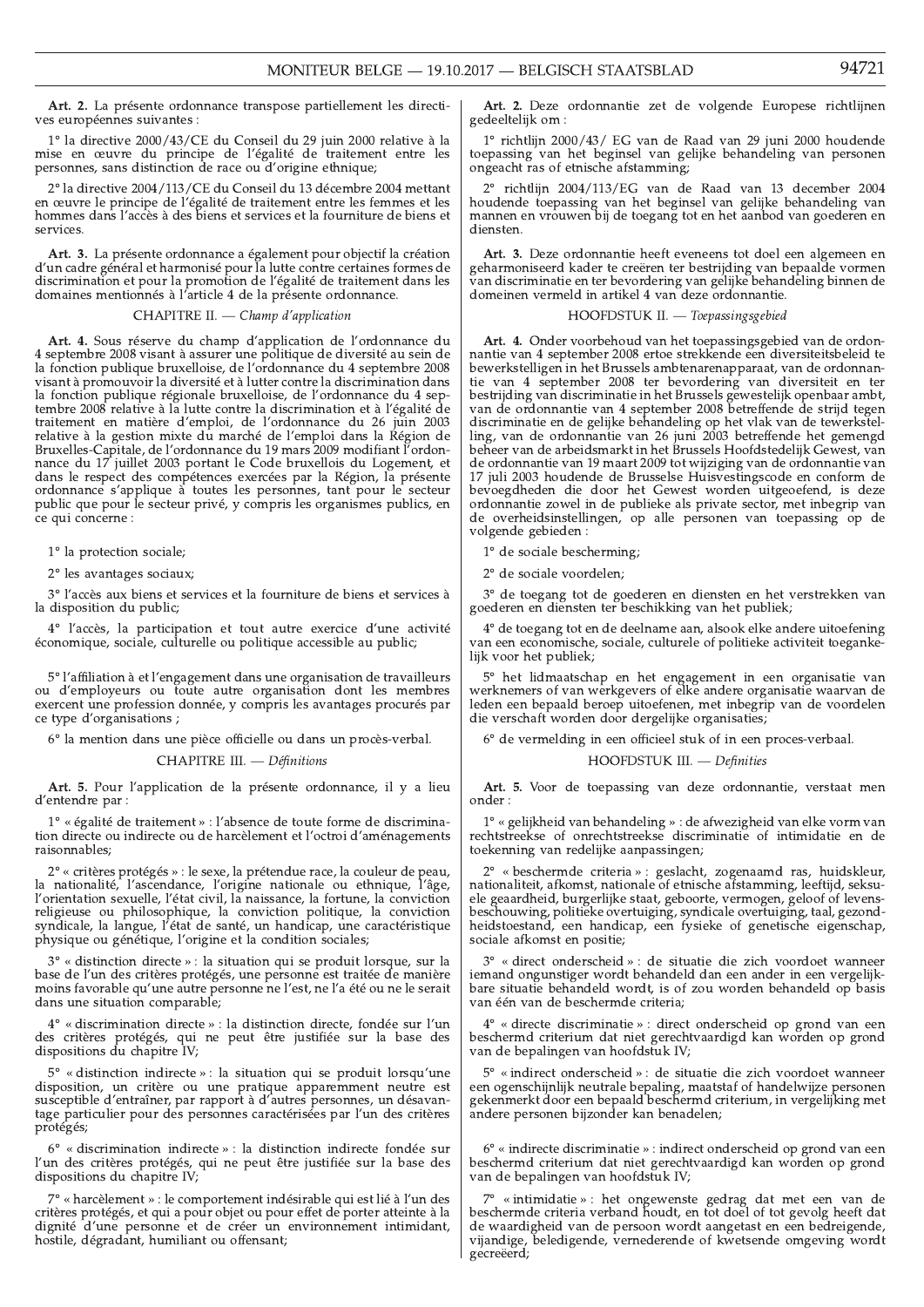8° « harcèlement sexuel » : le comportement indésirable à connotation sexuelle, s'exprimant physiquement, verbalement ou non verbalement, qui a pour objet ou pour effet de porter atteinte à la dignité d'une personne et, en particulier, de créer un environnement intimidant, hostile, dégradant, humiliant ou offensant;

9° « injonction de discriminer » : tout comportement consistant à enjoindre à quiconque de pratiquer une discrimination directe ou<br>indirecte, fondée sur l'un des critères protégés, à l'encontre d'une personne, d'un groupe, d'une communauté ou de l'un de leurs membres:

 $10^{\circ}$  « action positive » : les mesures spécifiques destinées à prévenir ou à compenser les désavantages liés à l'un des critères protégés, en vue de garantir une pleine égalité dans la pratique;

11° « aménagements raisonnables » : les mesures appropriées, prises en fonction des besoins dans une situation concrète, pour permettre à une personne handicapée d'accéder, de participer et progresser dans les domaines pour lesquels cette ordonnance est d'application, sauf si ces mesures imposent à l'égard de la personne qui doit les adopter une charge disproportionnée. Cette charge n'est pas disproportionnée lorsqu'elle est compensée de façon suffisante par des mesures existant<br>dans le cadre de la politique menée concernant les personnes handicapées:

 $12^{\circ}$  « groupements d'intérêts » : les organisations, associations ou groupements visés à l'article 27;

13° « Centre » : le Centre interfédéral pour l'égalité des chances et la lutte contre le racisme et les discriminations, créé par l'accord de coopération du 12 juin 2013 entre l'autorité fédérale, les Régions et les Communautés visant à créer un Centre interfédéral pour l'égalité des communautés visait à créer un centre interfecteur pour l'égalite des<br>chances et la lutte contre le racisme et les discriminations sous la forme<br>d'une institution commune au sens de l'article 92bis de la loi spéciale de réformes institutionnelles du 8 août 1980;

 $14^{\circ}$  « Institut » : l'Institut pour l'égalité des femmes et des hommes, créé par la loi du 16 décembre 2002 portant création de l'Institut pour l'égalité des femmes et des hommes;

 $15^{\circ}$  « dispositions » : les actes administratifs, les clauses figurant dans des conventions individuelles ou collectives et des règlements collectifs, ainsi que les clauses figurant dans des documents établis de manière unilatérale;

 $16^{\circ}$  « Le Gouvernement » : le Gouvernement de la Région de Bruxelles-Capitale.

CHAPITRE IV. - Lutte contre la discrimination

Section I<sup>re</sup>. — Principe d'égalité de traitement

Art. 6. L'égalité de traitement est garantie dans les matières visées à l'article 4, qui relèvent de la compétence de la Région.

Art. 7. Dans les matières qui relèvent du champ d'application de la présente ordonnance, toute forme de discrimination est interdite. Au sens du présent chapitre, la discrimination s'entend :

1° de la discrimination directe;

2° de la discrimination indirecte;

3° de l'injonction de discriminer;

4° du harcèlement;

5° du harcèlement sexuel;

6° du refus de mettre en place des aménagements raisonnables en faveur de la personne handicapée.

Art. 8.  $\S 1<sup>er</sup>$ . Pour l'application de la présente ordonnance, une distinction directe fondée sur la grossesse, l'accouchement et la maternité est assimilée à une distinction directe fondée sur le sexe.

§ 2. Pour l'application de la présente ordonnance, une distinction directe fondée sur le changement de sexe est assimilée à une distinction directe fondée sur le sexe.

§ 3. Pour l'application de la présente ordonnance, une distinction directe fondée sur l'identité de genre ou l'expression de genre est assimilée à une distinction directe fondée sur le sexe.

 $8^{\circ}$  « seksuele intimidatie » : het ongewenste gedrag dat zich voordoet bij enige vorm van ongewenst verbaal, non-verbaal of fysiek gedrag met een seksuele connotatie met als doel of als gevolg de waardigheid van een persoon aan te tasten en, in het bijzonder, een bedreigende, vijandige, beledigende, vernederende of kwetsende situatie te creëren;

9° « opdracht tot discrimineren » : elke handelwijze die erin bestaat wie ook opdracht te geven om een persoon, een groep, een gemeenschap of één van hun leden rechtstreeks of onrechtstreeks te discrimineren op grond van een van de beschermde criteria;

10° « positieve actie » : de specifieke maatregelen om de nadelen verband houdend met een van de beschermde criteria te voorkomen of te compenseren, met als doel een volledige gelijkheid in de praktijk te waarborgen;

 $11^{\circ}$  « redelijke aanpassingen » : passende maatregelen die in een concrete situatie en naargelang de behoefte worden getroffen om een persoon met een handicap in staat te stellen toegang te hebben tot, deel te nemen aan en vooruit te komen in de aangelegenheden waarop deze ordonnantie van toepassing is, tenzij deze maatregelen een onevenredige belasting vormen voor de persoon die deze maatregelen moet treffen. Wanneer die belasting in voldoende mate wordt gecompen-<br>seerd door bestaande maatregelen in het kader van het gevoerde overheidsbeleid inzake personen met een handicap, mag zij niet als onevenredig worden beschouwd;

12° « belangenverenigingen » : de in artikel 27 bedoelde organisaties, verenigingen of groeperingen;

13° « Centrum » : het Interfederaal Centrum voor Gelijke Kansen en Bestrijding van Discriminatie en Racisme, opgericht door het samenbestrijding van Discriminatie en Kacisme, opgericht door het samen-<br>werkingsakkoord van 12 juni 2013 tussen de federale overheid, de<br>Gewesten en de Gemeenschappen voor de oprichting van het Interfe-<br>deraal Centrum voor Gel

14° « Instituut » : het Instituut voor de Gelijkheid van Vrouwen en Mannen, opgericht door de wet van 16 december 2002 houdende oprichting van het Instituut voor de Gelijkheid van Vrouwen en Mannen:

15° « bepalingen » : de bestuursrechtelijke bepalingen, de bepalingen opgenomen in individuele of collectieve overeenkomsten of reglementen en de bepalingen opgenomen in eenzijdig uitgevaardigde documenten:

16° « De Regering » : de Brusselse Hoofdstedelijke Regering.

HOOFDSTUK IV. - Strijd tegen discriminatie

Afdeling I. - Beginsel van gelijke behandeling

Art. 6. De gelijkheid van behandeling wordt gewaarborgd op de in artikel 4 bedoelde gebieden, die onder de bevoegdheid van het Gewest vallen.

Art. 7. In de aangelegenheden die onder het toepassingsgebied van deze ordonnantie vallen, is elke vorm van discriminatie verboden. Voor de toepassing van dit hoofdstuk, wordt onder discriminatie verstaan:

- 1° directe discriminatie;
- 2° indirecte discriminatie:
- 3° opdracht te discrimineren;
- $4^\circ$  intimidatie;
- 5° seksuele intimidatie;

6° het weigeren om redelijke aanpassingen te doen ten voordele van een gehandicapt persoon.

Art. 8. § 1. Voor de toepassing van deze ordonnantie, wordt een direct onderscheid op grond van zwangerschap, bevalling of moederschap gelijkgesteld met een direct onderscheid op grond van geslacht.

§ 2. Voor de toepassing van deze ordonnantie, wordt een direct onderscheid op grond van geslachtsverandering gelijkgesteld met een direct onderscheid op grond van geslacht.

§ 3. Voor de toepassing van deze ordonnantie, wordt een direct onderscheid op grond van genderidentiteit of genderexpressie gelijkgesteld met een direct onderscheid op grond van geslacht.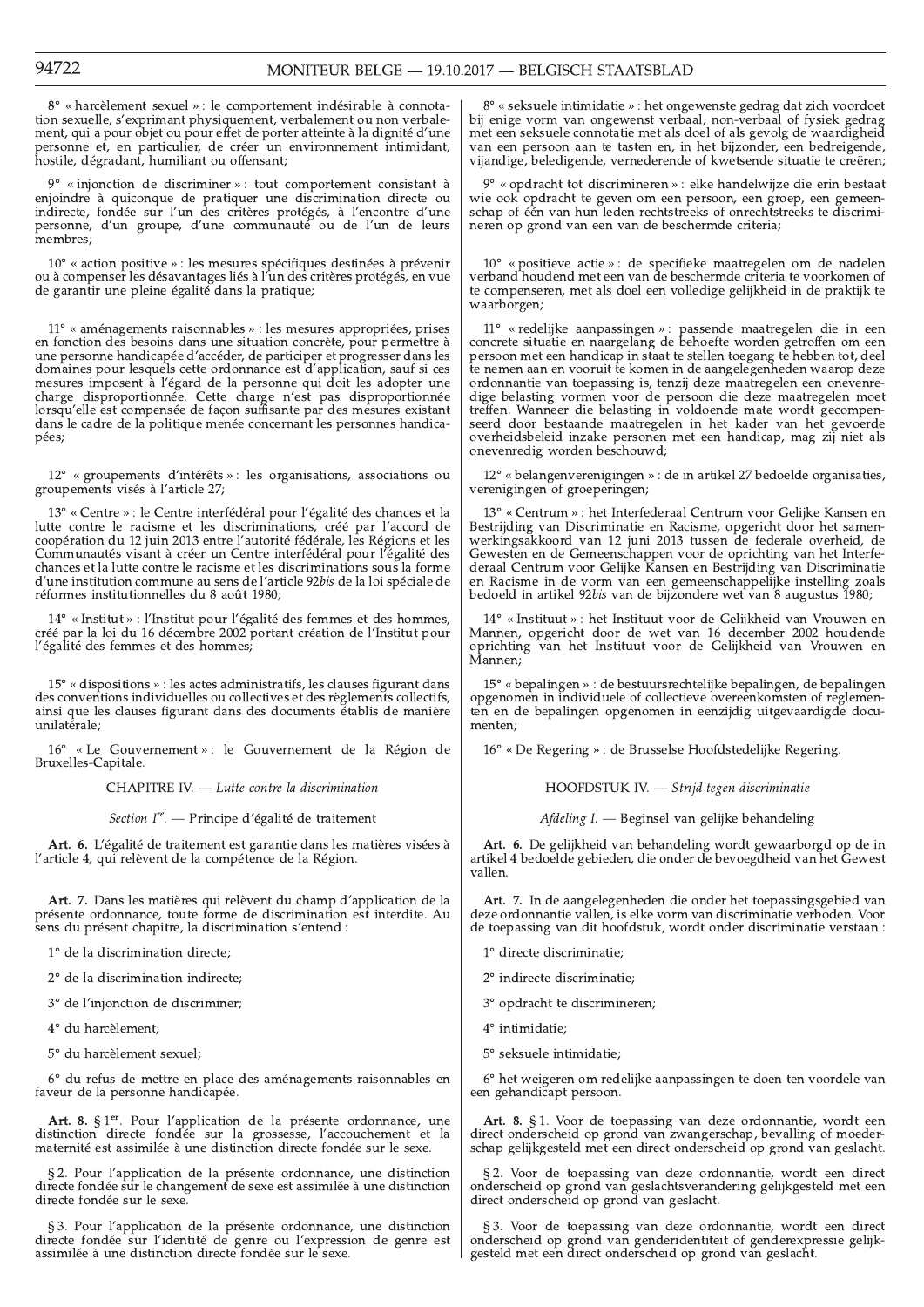Section II. - Justification des différences de traitement

Art. 9. Toute distinction directe fondée sur l'un des critères protégés visés à l'article 5, 2°, constitue une discrimination directe, à moins que viewe d'aistinction directe ne soit objectivement justifiée par un but<br>légitime et que les moyens de réaliser ce but soient appropriés et nécessaires.

Art. 10. Par dérogation à l'article 9, toute distinction directe fondée sur une prétendue race, la couleur de peau, l'ascendance ou l'origine nationale ou ethnique, constitue une discrimination directe, sauf dans les hypothèses visées aux articles 13 et 14.

Art. 11.  $\S 1<sup>er</sup>$ . Par dérogation à l'article 9, toute distinction directe fondée sur le sexe constitue une discrimination directe, sauf dans les hypothèses visées aux paragraphes 2 et 3 du présent article, ainsi qu'aux articles 13 et 14.

§ 2. Sans préjudice du principe d'égalité de traitement, les dispositions spéciales relatives à la protection de la grossesse, l'accouchement sou la maternité, ne s'analysent pas en une quelconque forme de<br>discrimination, mais sont une condition pour la réalisation de l'égalité de traitement entre les hommes et les femmes.

§ 3. Une distinction directe fondée sur le sexe ne constitue pas une discrimination directe si la fourniture de biens et services exclusivement ou essentiellement destinés aux membres d'un sexe est objectivement justifiée par un but légitime et que les moyens de réaliser ce but sont appropriés et nécessaires.

Le Gouvernement, après consultation de l'organisme désigné conformément à l'article 29 et compétent en matière d'égalité des femmes et des hommes, détermine de manière limitative, les biens et services qui peuvent être considérés comme destinés exclusivement ou essentiellement aux membres d'un sexe.

À défaut pour l'organisme visé à l'alinéa précédent de s'être prononcé dans les deux mois de la demande, son avis est réputé positif.

Art. 12. § 1<sup>er</sup>. Toute distinction indirecte fondée sur l'un des critères protégés constitue une discrimination indirecte à moins que la disposition, le critère ou la pratique apparemment neutre qui est au fondement de cette distinction indirecte ne soit objectivement justifié par un but légitime et que les moyens de réaliser ce but soient appropriés et nécessaires.

§ 2. La distinction indirecte fondée sur un handicap ne constitue pas une discrimination indirecte s'il est démontré qu'aucun aménagement raisonnable ne peut être mis en place.

Art. 13. § 1<sup>er</sup>. Une distinction directe ou indirecte ne s'analyse jamais en une quelconque forme de discrimination prohibée par la présente ordonnance lorsque cette distinction directe ou indirecte est imposée<br>par ou en vertu d'une ordonnance.

§ 2. Le paragraphe 1<sup>er</sup> ne préjuge cependant en rien de la conformité des distinctions directes ou indirectes imposées par ou en vertu d'une loi avec la Constitution, le droit de l'Union européenne et le droit international en vigueur en Belgique.

Section III. - Action positive

Art. 14. § 1<sup>er</sup>. Une distinction directe ou indirecte fondée sur l'un des critères protégés ne s'analyse jamais en une quelconque forme de discrimination lorsque cette distinction directe ou indirecte constitue une mesure d'action positive.

§ 2. Une mesure d'action positive ne peut être mise en œuvre que moyennant le respect des conditions suivantes :

- il doit exister une inégalité manifeste;

- la disparition de cette inégalité doit être désignée comme un objectif à promouvoir;

Afdeling II. - Rechtvaardiging van onderscheid van behandeling

Art. 9. Elk direct onderscheid op grond van een van de beschermde criteria bedoeld in artikel 5,  $2^{\circ}$ , vormt een directe discriminatie, tenzij eneral execution in unique objectief gerechtvaardigd is door een legi-<br>tiem doel en als de middelen om dit doel te bereiken passend en noodzakelijk zijn.

Art. 10. In afwijking van artikel 9, vormt elk onderscheid op grond van een zogenaamd ras, de huidskleur, de afkomst of de nationale of etnische afstamming, een directe discriminatie, behalve in de gevallen bedoeld in de artikelen 13 en 14.

Art. 11. § 1. In afwijking van artikel 9, vormt elk direct onderscheid op grond van geslacht een directe discriminatie, behalve in de gevallen bedoeld in de paragrafen 2 en 3 van dit artikel, alsook in de artikelen 13 en 14.

§ 2. Onverminderd het beginsel van gelijke behandeling, worden de bijzondere bepalingen betreffende de bescherming van de zwangerschap, de bevalling en het moederschap niet beschouwd als een vorm<br>van discriminatie, maar zijn zij een voorwaarde voor de verwezenlijking van de gelijke behandeling van mannen en vrouwen.

§ 3. Een direct onderscheid gebaseerd op geslacht vormt geen directe discriminatie als de levering van goederen en diensten die exclusief of essentieel bestemd zijn voor de leden van één geslacht, objectief gerechtvaardigd is door een legitiem doel en als de middelen om dit doel te bereiken gepast en noodzakelijk zijn.

De Regering, na overleg met het orgaan aangeduid in overeenstem-<br>ming met artikel 29 en bevoegd met betrekking tot de gelijke behandeling van mannen en vrouwen, bepaalt op limitatieve wijze welke goederen en diensten kunnen worden beschouwd als exclusief of essentieel bestemd voor de leden van één geslacht.

Ingeval de in het vorige lid bedoelde instelling zich niet uitspreekt binnen twee maanden na het verzoek, wordt haar advies geacht gunstig te zijn.

Art. 12. § 1. Elk indirect onderscheid op grond van een van de beschermde criteria vormt een indirecte discriminatie tenzij de ogenschijnlijk neutrale bepaling, maatstaf of handelswijze die aan de grondslag ligt van dit indirecte onderscheid objectief wordt gerechtvaardigd door een legitiem doel en de middelen voor het bereiken van dat doel passend en noodzakelijk zijn.

§ 2. Het indirecte onderscheid op grond van een handicap vormt geen indirecte discriminatie als het aangetoond wordt dat geen redelijke aanpassingen getroffen kunnen worden.

Art. 13. § 1. Een direct of indirect onderscheid geeft nooit aanleiding tot de vaststelling van enige vorm van discriminatie die door de huidige ordonnantie verboden wordt wanneer dit direct of indirect onderscheid wordt opgelegd door of krachtens een ordonnantie.

§ 2. Paragraaf 1 doet geen uitspraak over de conformiteit van een<br>onderscheid dat door of krachtens een wet wordt opgelegd met de Grondwet, het recht van de Europese Unie en het in België geldende internationaal recht.

Afdeling III. - Positieve actie

Art. 14. § 1. Een direct of indirect onderscheid op grond van één van de beschermde criteria geeft nooit aanleiding tot de vaststelling van enige vorm van discriminatie wanneer dit direct of indirect onderscheid een maatregel van positieve actie inhoudt.

§ 2. Een maatregel van positieve actie kan slechts worden uitgevoerd mits naleving van de volgende voorwaarden:

- er moet een kennelijke ongelijkheid zijn;

- het verdwijnen van deze ongelijkheid moet worden aangewezen als een te bevorderen doelstelling;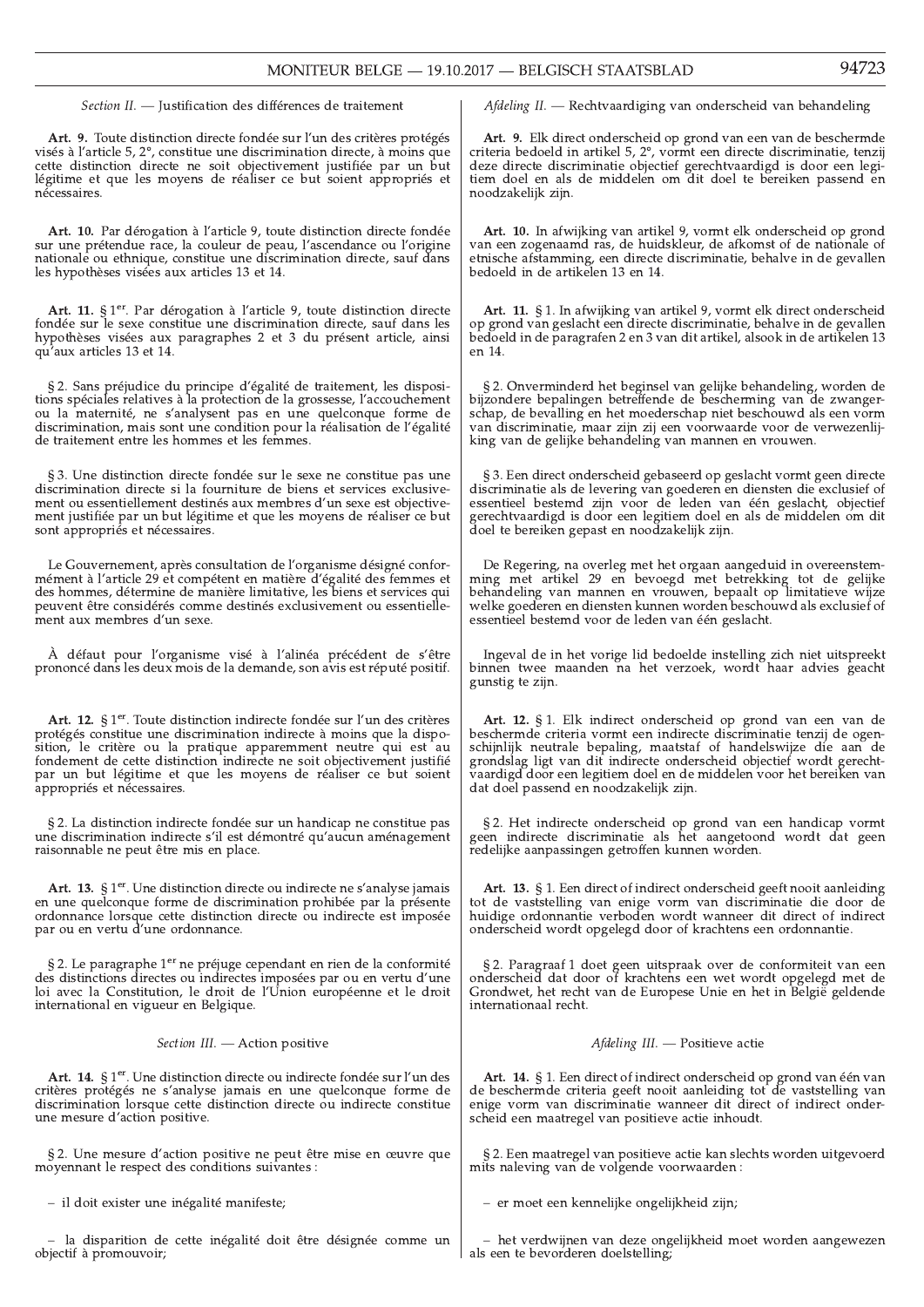- la mesure d'action positive doit être de nature temporaire, étant de nature à disparaître dès que l'objectif visé est atteint;

- la mesure d'action positive ne doit pas restreindre inutilement les droits d'autrui.

CHAPITRE V. - Dispositifs de protection

Art. 15. Sont nulles les dispositions visées à l'article 5, 15°, qui sont contraires à la présente ordonnance, ainsi que les clauses contractuelles stipulant qu'une ou plusieurs parties au contrat renoncent aux droits garantis par la présente ordonnance.

Art. 16. § 1<sup>er</sup>. Lorsqu'une plainte est introduite par ou au bénéfice d'une personne en raison d'une violation de la présente ordonnance, a una partida plainte est dirigée ne peut prendre une<br>mesure préjudiciable à l'encontre de la personne concernée, sauf pour des raisons qui sont étrangères à cette plainte.

§ 2. Au sens du paragraphe  $1<sup>er</sup>$ , il y a lieu d'entendre par plainte :

une plainte motivée introduite par la personne concernée auprès de l'organisme contre lequel la plainte est dirigée, conformément aux procédures en vigueur;

- une plainte motivée introduite au bénéfice de la personne concernée, conformement à l'article 27, par le Centre, l'Institut ou tout autre groupement d'intérêts;

- une action en justice introduite par la personne concernée;

- une action en justice introduite au bénéfice de la personne concernée, conformément à l'article 27, par le Centre, l'Institut ou tout autre groupement d'intérêts.

La plainte motivée visée au paragraphe 2, alinéa  $1<sup>er</sup>$  premier et deuxième tirets, est datée, signée et notifiée par lettre recommandée à la poste, dans laquelle sont exposés les griefs adressés à l'auteur de la discrimination alléguée.

§ 3. Lorsqu'une mesure préjudiciable est adoptée vis-à-vis de la personne concernée dans un délai de douze mois suivant l'introduction de la plainte, il appartient à celui ou celle contre qui la plainte est de la prouver que la mesure préjudiciable a été adoptée pour des<br>motifs qui sont étrangers à cette plainte.

Lorsqu'une action en justice a été introduite par ou au bénéfice de la personne concernée, le délai visé à l'alinéa 1<sup>er</sup> est prolongé jusqu'à échéance d'un délai de trois mois suivant le jour où la décision intervenue est

§ 4. Lorsqu'il a été jugé qu'une mesure préjudiciable a été adoptée en contravention au paragraphe 1<sup>er</sup>, l'auteur de la mesure doit verser à la contraventon au paragraphe 1, i auteur de la fieste dont verser a la personne concernée des dommages et intérêts dont le montant correspond, au choix de cette personne, soit à l'indemnisation forfaitaire visée à l'article

§ 5. La protection visée dans le présent article est également d'application aux personnes qui interviennent comme témoin, conseil, défendeur ou soutien de la personne concernée.

§ 6. A la demande de la partie défenderesse, le juge saisi de la demande visée au paragraphe 2 peut décider d'abréger les délais visés au paragraphe 3.

Art. 17. § 1<sup>er</sup>. En cas de discrimination, la victime peut réclamer une indemnisation de son préjudice en application du droit de la responsabilité contractuelle ou extra-contractuelle.

La personne qui a contrevenu à l'interdiction de la discrimination doit verser à la victime une indemnité correspondant, selon le choix de<br>la victime, soit à une somme forfaitaire fixée conformément au paragraphe 2, soit au dommage réellement subi par la victime. Dans ce dernier cas, la victime doit prouver l'étendue du préjudice subi.

§ 2. L'indemnisation forfaitaire du préjudice moral visée au paragra-<br>phe 1<sup>er</sup> est fixée à un montant de 650 euros. Ce montant est porté à 1.300 euros dans le cas où le contrevenant ne peut démontrer que le traitement litigieux défavorable ou désavantageux aurait également été datement inglétix denovable ou desavantageux adrant également et<br>adopté en l'absence de discrimination, ou en raison d'autres circons-<br>tances, telles que la gravité du préjudice moral subi.

§ 3. Les montants visés au paragraphe 2 sont indexés chaque année au  $1<sup>er</sup>$  janvier, compte tenu de l'indice des prix à la consommation du mois de novembre, en application de la formule d'indexation suivante : le nouveau montant est égal au montant de base, multiplié par le nouvel indice et divisé par l'indice de départ. L'indice de départ est celui du mois de novembre 2008.

- de maatregel van positieve actie moet van tijdelijke aard zijn en van die aard zijn dat hij verdwijnt zodra de beoogde doelstelling is bereikt:

 $\hbox{--}$  de maatregel van positieve actie mag andermans rechten niet onnodig beperken.

## HOOFDSTUK V. - Rechtsbescherming

Art. 15. De in artikel 5, 15° bedoelde bepalingen die strijdig zijn met deze ordonnantie, alsook de contractuele bedingen die bepalen dat een of meer contracterende partijen afzien van de rechten die door deze ordonnantie worden gewaarborgd, zijn nietig.

Art. 16. § 1. Wanneer een klacht wordt ingediend door of ten voordele van een persoon wegens schending van deze ordonnantie, mag de persoon tegen wie deze klacht is ingediend geen nadelige maatregelen treffen ten aanzien van de betrokkene, behalve om redenen die vreemd zijn aan de klacht.

§2. Voor de toepassing van paragraaf 1, wordt onder klacht verstaan

- een met redenen omklede klacht ingediend door de betrokkene bij de instantie tegen wie de klacht is ingediend, overeenkomstig de van<br>kracht zijnde procedures;

 $-$ een met redenen omklede klacht ingediend ten voordele van de betrokkene, overeenkomstig artikel $27$ , door het Centrum, het Instituut of elke andere belangenvereniging;

een rechtsvordering ingesteld door de betrokkene;

- een rechtsvordering ingesteld ten voordele van de betrokkene, overeenkomstig artikel 27, door het Centrum, het Instituut of elke andere belangenvereniging.

De in het paragraaf 2, eerste lid, eerste en tweede gedachtestreepje bedoelde met redenen omklede klacht bestaat uit een gedateerde, ondertekende en via de post verzonden aangetekende brief waarin de grieven ten aanzien van de dader van de vermeende discriminatie worden uiteengezet.

§ 3. Wanneer een nadelige maatregel wordt getroffen ten aanzien van de betrokkene binnen twaalf maanden na het indienen van de klacht, valt de bewijslast dat de nadelige maatregel werd getroffen om redenen die vreemd zijn aan de klacht ten laste van diegene tegen wie de klacht is ingediend.

Indien een rechtsvordering door of ten voordele van de betrokkene werd ingesteld, wordt de in het eerste lid bedoelde periode verlengd tot drie maanden na de dag waarop de rechterlijke beslissing in kracht van gewijsde is getreden.

§ 4. Wanneer geoordeeld wordt dat de nadelige maatregel in strijd is met paragraaf 1, moet hij die de maatregel genomen heeft aan de het paragraar 1, moet nij die de maartger genomen heert aan de betrokkene en schadvergoeding betalen die, naar keuze van die persoon, gelijk is hetzij aan de in artikel 17, paragraaf 2 bedoelde forfaitaire schadevergoeding

§5. De in dit artikel bedoelde bescherming is eveneens van toepassing op de personen die optreden als getuige, raadsheer, verdediger of bijstandsverlener ten voordele van de betrokken persoon.

§ 6. Op vraag van de verweerder, kan de rechter bij wie de in<br>paragraaf 2 bedoelde klacht aanhangig is gemaakt beslissen om de in paragraaf 3 bedoelde termijn in te korten.

 $\mbox{\bf Art.}$  17. § 1. In<br>geval van discriminatie, kan het slachtoffer een schadevergoeding vor<br>deren overeenkomstig het contractuele of buitencontractuele aansprakelijkheids<br>recht.

De persoon die het discriminatieverbod heeft geschonden moet een vergoeding betalen aan het slachtoffer die naar keuze van het slachtoffer, gelijk is hetzij aan een forfaitair bedrag zoals uiteengezet in paragraaf 2, hetzij aan de werkelijk door het slachtoffer geleden schade. In laatstgenoemd geval, moet het slachtoffer de omvang van de geleden schade bewijzen.

§ 2. De in paragraaf 1 bedoelde forfaitaire vergoeding van de morele schade wordt bepaald op 650 euro. Dat bedrag wordt verhoogd tot<br>1.300 euro indien de dader niet kan aantonen dat de betwiste Expose to the distribution of the distribution of the set of and dige behandeling ook op niet-discrimine<br>rende gronden getroffen zou zijn of omwille van andere omstandigheden,<br>zoals de bijzondere ernst van de geleden morel

§ 3. De in paragraaf 2 bedoelde bedragen worden jaarlijks op 1 januari geïndexeerd, rekening houdend met de index van de consumptieprijzen van de maand november, met toepassing van de volgende indexeringsformule : het nieuwe bedrag is gelijk aan het basisbedrag vermenigvuldigd met de nieuwe index en gedeeld door de beginindex. De beginindex is de index van de maand november 2008.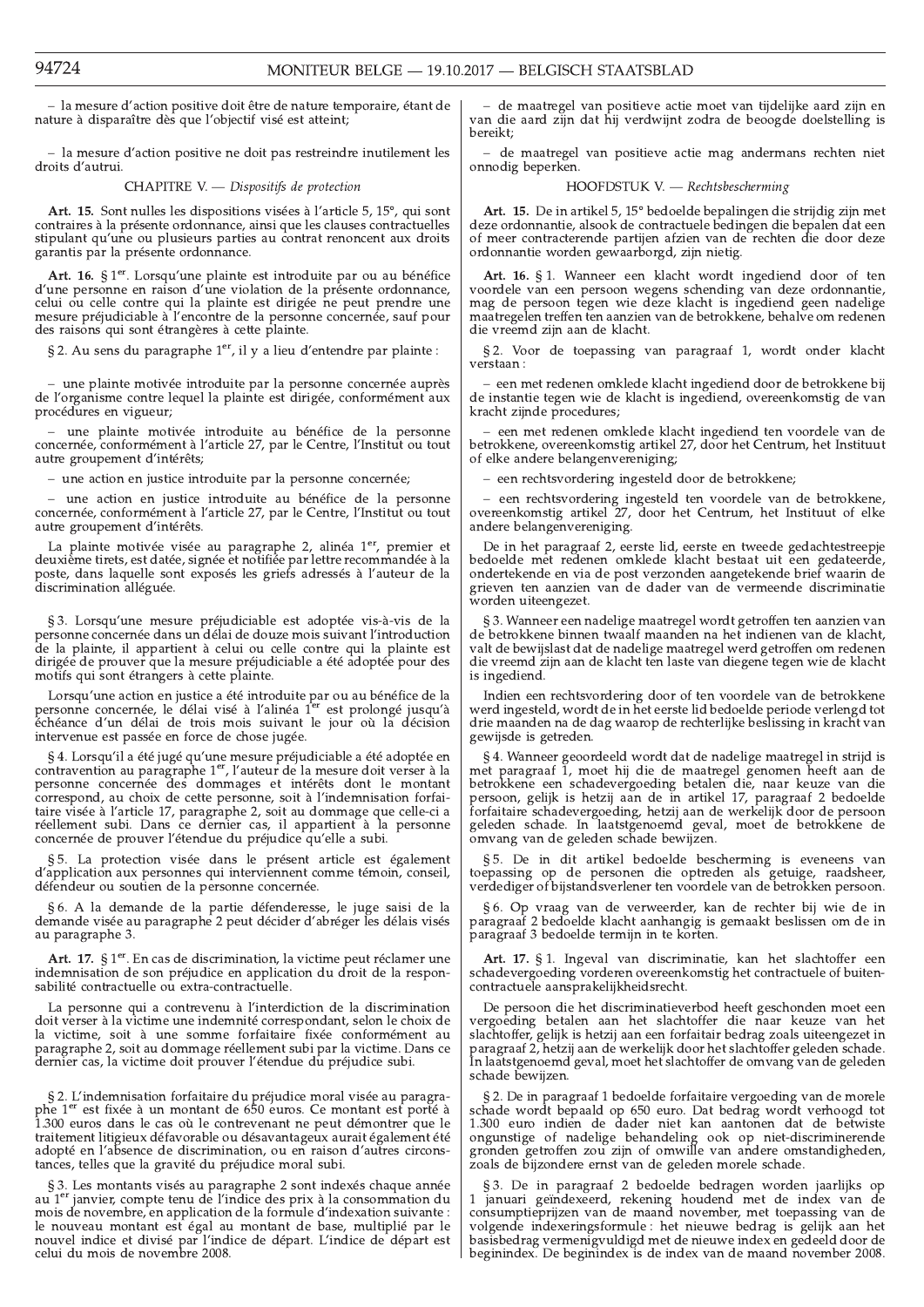Art. 18. Le juge peut, à la demande de la victime de la discrimina-<br>tion, du Centre, de l'Institut, de tout autre groupement d'intérêts, ou du ministère public, condamner au paiement d'une astreinte l'auteur de la discrimination pour le cas où il ne serait pas mis fin à celle-ci.

Le juge statue conformément aux articles 1385bis à 1385nonies du Code judiciaire.

Art. 19. § 1<sup>er</sup>. A la demande de la victime de la discrimination, du<br>Centre, de l'Institut, de tout autre groupement d'intérêts ou du<br>ministère public, le président du tribunal de première instance, ou le<br>président du tri cessation d'un acte, même pénalement réprimé, constituant un manquement aux dispositions de la présente ordonnance.

Le président du tribunal peut ordonner la levée de la cessation dès qu'il est prouvé qu'il a été mis fin aux infractions.

§ 2. A la demande de la victime, le président du tribunal peut octroyer à celle-ci l'indemnisation forfaitaire visée à l'article 17, paragraphe 2.

§ 3. Le président du tribunal peut prescrire l'affichage de sa décision s de pressure un un medial pendant le délai qu'il détermine, aussi<br>bien à l'extérieur qu'à l'intérieur des établissements du contrevenant ou<br>des locaux lui appartenant, et ordonner la publication ou la diffusion de son jugement ou du résumé de celui-ci par la voie de journaux ou de toute autre manière, le tout aux frais du contrevenant

Ces mesures de publicité ne peuvent être prescrites que si elles sont de nature à contribuer à la cessation de l'acte incriminé ou de ses effets.

§ 4. L'action fondée sur le paragraphe 1<sup>er</sup> est formée et instruite selon les formes du référé.

Elle peut être formée par requête, établie en quatre exemplaires et envoyée par lettre recommandée à la poste ou déposée au greffe de la juridiction compétente.

Sous peine de nullité, la requête contient :

1º l'indication des jours, mois et année;

2° les nom, prénom, profession et domicile du requérant;

3° les nom et adresse de la personne physique ou morale contre laquelle la demande est formée;

4° l'objet et l'exposé des moyens de la demande.

Le greffier du tribunal avertit sans délai la partie adverse par pli judiciaire, auquel est joint un exemplaire de la requête, et l'invité à comparaître au plus tôt trois jours, et au plus tard huit jours après l'envoi du pli judiciaire.

Il est statué sur l'action nonobstant toute poursuite exercée en raison des mêmes faits devant toute juridiction pénale.

Lorsque les faits soumis au juge pénal font l'objet d'une action en cessation, il ne peut être statué sur l'action pénale qu'après qu'une décision coulée en force de chose jugée a été rendue relativement à l'action en cessation. La prescription de l'action publique est suspendue pendant la surséance.

Le jugement est exécutoire par provision, nonobstant tout recours et sans caution. Il est communiqué par le greffier de la juridiction, sans délai, à toutes les parties et au procureur du Roi.

§ 5. Les dispositions du présent article ne portent pas préjudice aux compétences du Conseil d'État, telles que définies par les lois coordonnées du 12 janvier 1973 sur le Conseil d'État.

CHAPITRE VI. - Dispositions pénales

Art. 20. Pour l'application du présent chapitre, la discrimination s'entend de toute forme de discrimination directe intentionnelle, de discrimination indirecte intentionnelle, d'injonction de discriminer ou de harcèlement, fondée sur un critère protégé.

Art. 21. § 1<sup>er</sup>. Est puni d'un emprisonnement d'un mois à un an et d'une amende de cinquante euros à mille euros, ou de l'une de ces peines seulement :

 $1^{\circ}$ quiconque incite à, dans l'une des circonstances visées à l'article 444 du Code pénal, ou commet des actes de discrimination à l'égard d'une personne, en raison de l'un des critères protégés;

quiconque incite à, dans l'une des circonstances visées à l'article 444 du Code pénal, ou commet des actes de haine ou de violence à l'égard d'une personne, en raison de l'un des critères protégés;

Art. 18. De rechter kan, op verzoek van het slachtoffer van de discriminatie, van het Centrum, van het Instituut, van elke andere belangenvereniging of van het openbaar ministerie, diegene die de discriminatie heeft gepleegd, veroordelen tot de betaling van een dwangsom wanneer aan die discriminatie geen einde is gemaakt.

De rechter doet uitspraak overeenkomstig de artikelen 1385bis tot 1385nonies van het Gerechtelijk Wetboek.

Art. 19. § 1. Op verzoek van het slachtoffer van de discriminatie, van het Centrum, van het Instituut, van elke andere belangenvereniging of van het openbaar ministerie, stelt de voorzitter van de rechtbank van eerste aanleg of de voorzitter van de rechtbank van bestaan vast van een zelfs onder het strafrecht vallende daad waardoor de bepalingen van deze ordonnantie worden overtreden en beveelt hij de staking ervan.

De voorzitter van de rechtbank kan de opheffing van de staking bevelen zodra bewezen is dat een einde is gemaakt aan de overtreding.

§ 2. Op vraag van het slachtoffer, kan de voorzitter van de rechtbank<br>de in artikel 17, paragraaf 2 bedoelde forfaitaire schadevergoeding aan het slachtoffer toekennen.

§ 3. De voorzitter van de rechtbank kan bevelen dat zijn beslissing of de samenvatting die hij opstelt, wordt aangeplakt tijdens de door hem Le bande termijn, zowel buiten als binnen de inrichtingen van de<br>overtreder of de lokalen die hem toebehoren, en dat zijn vonnis of de samenvatting ervan in kranten of op enige andere wijze wordt bekendgemaakt, dit alles op kosten van de overtreder.

Deze maatregelen van openbaarmaking mogen evenwel slechts opgelegd worden indien zij er kunnen toe bijdragen dat de gewraakte daad of de uitwerking ervan ophouden.

 $\S\,4.$  De vordering die steunt op paragraaf 1 wordt ingesteld en behandeld zoals in kort geding.

Zij kan worden ingesteld bij verzoekschrift. Dit wordt in vier exemplaren neergelegd op de griffie van de bevoegde rechtbank of<br>verzonden bij een ter post aangetekende brief.

Op straffe van nietigheid, vermeldt het verzoekschrift:

1° de dag, de maand en het jaar;

2° de naam, de voornamen, het beroep en de woonplaats van de verzoeker;

3° de naam en het adres van de natuurlijke persoon of de rechtspersoon tegen wie de vordering wordt ingesteld;

4° het voorwerp en de uiteenzetting van de middelen van de vordering.

De griffier van de rechtbank verwittigt onverwijld de tegenpartij bij gerechtsbrief, waarbij een exemplaar van het verzoekschrift is gevoegd, en nodigt haar uit te verschijnen ten vroegste drie dagen en ten laatste acht dagen na het verzenden van de gerechtsbrief.

Over de vordering wordt uitspraak gedaan niettegenstaande vervolging wegens dezelfde feiten voor enig ander strafgerecht.

Wanneer een vordering tot staking van bij de strafrechter aanhangig<br>gemaakte feiten ingesteld is, wordt over de strafvervolging pas<br>uitspraak gedaan nadat over de vordering tot staking een in kracht van<br>gewijsde getreden b verjaring van de strafvordering geschorst.

Het vonnis is uitvoerbaar bij voorraad, niettegenstaande enig<br>rechtsmiddel en zonder borgtocht. Het wordt door de griffier van de rechtbank onverwijld meegedeeld aan alle partijen en aan de procureur des Konings.

§5. De bepalingen van dit artikel doen geen afbreuk aan de bevoegdheden van de Raad van State zoals bepaald in de gecoördineerde wetten van 12 januari 1973 op de Raad van State.

## HOOFDSTUK VI. - Strafrechtelijke bepalingen

Art. 20. Voor de toepassing van dit hoofdstuk, wordt verstaan onder discriminatie : elke vorm van opzettelijke directe discriminatie, opzettelijke indirecte discriminatie, opdracht tot discrimineren en intimidatie op grond van een beschermd criterium.

Art. 21. § 1. Met gevangenisstraf van een maand tot een jaar en met Final contracts are the property of the contract of the contract of the contract of the set of the straffen alleen wordt gestraft:

1° hij die, in een van de in artikel 444 van het Strafwetboek bedoelde omstandigheden aanzet tot of overgaat tot discriminatie jegens een persoon wegens een van de beschermde criteria;

2° hij die, in een van de in artikel 444 van het Strafwetboek bedoelde omstandigheden aanzet tot of overgaat tot haat of geweld jegens een persoon wegens een van de beschermde criteria;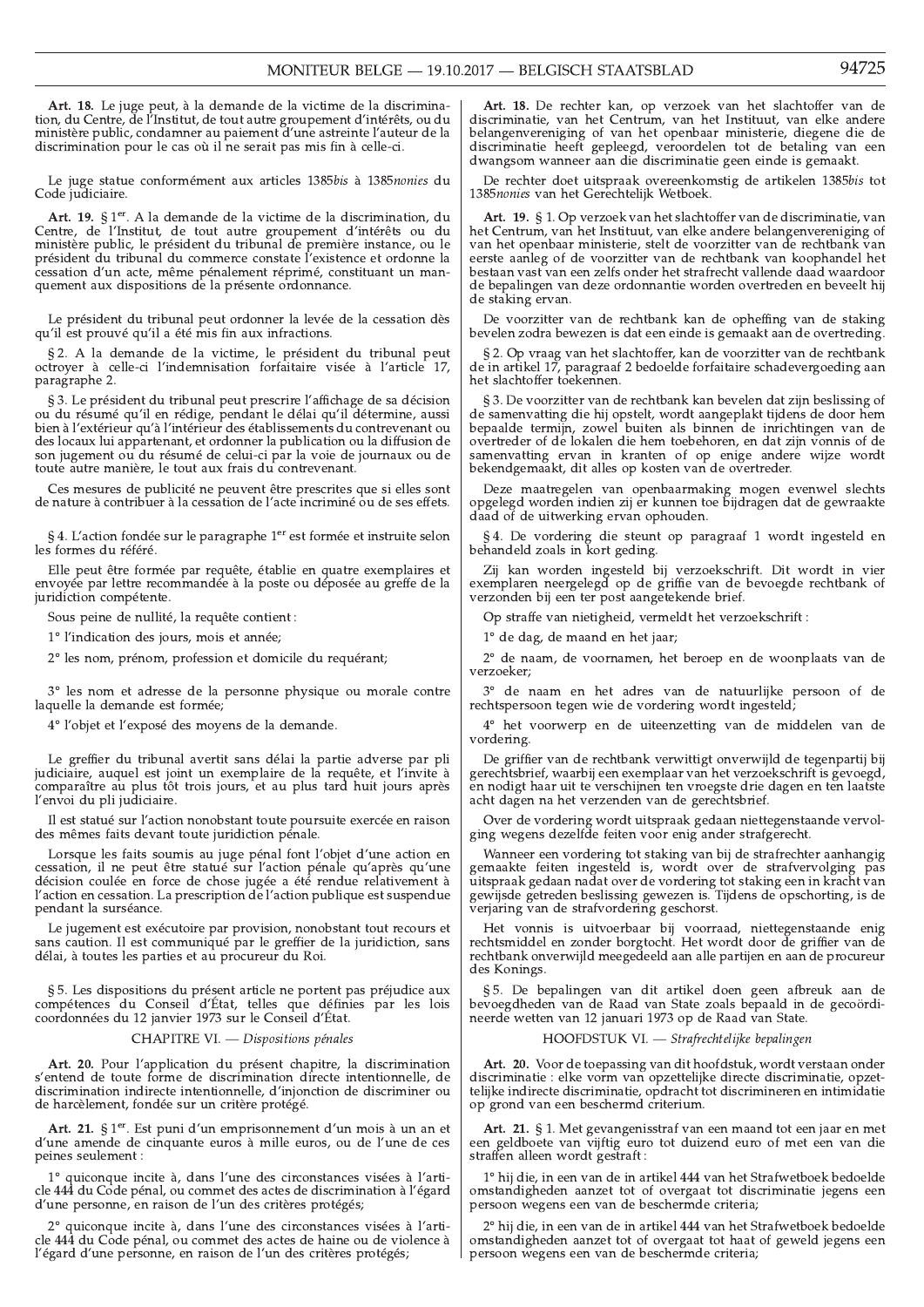3° quiconque incite à, dans l'une des circonstances visées à l'artide 444 du Code pénal, ou commet des actes de discrimination ou de<br>ségrégation à l'égard d'un groupe, d'une communauté ou de leurs<br>membres, en raison de l'un des critères protégés;

quiconque incite à, dans l'une des circonstances visées à l'artide 444 du Code pénal, ou commet des actes de haine ou de violence à l'égard d'un groupe, d'une communauté ou de leurs membres, en raison de l'un des critères protégés.

§ 2. Quiconque, dans l'une des circonstances indiquées à l'article 444 du Code pénal, diffuse des idées fondées sur la supériorité ou la haine raciale, est puni d'un emprisonnement d'un mois à un an et d'une amende de cinquante euros à mille euros, ou de l'une de ces peines seulement.

§ 3. Est puni d'un emprisonnement d'un mois à un an et d'une amende de cinquante euros à mille euros, ou de l'une de ces peines seulement, quiconque fait partie d'un groupement ou d'une association qui, de manière manifeste et répétée, prône la discrimination ou la qui, de maniere manifeste et repetée, proire la discrimination ou la ségrégation fondée sur la nationalité, une prétendue race, la couleur de peau, l'ascendance ou l'origine nationale ou ethnique, dans les circonstances in concours.

Art. 22. Est puni d'un emprisonnement de deux mois à deux ans, tout fonctionnaire ou officier public, tout agent de l'autorité ou de la force publique qui ou different public, tout agent de l'autorité ou de la<br>force publique qui, dans l'exercice de ses fonctions, commet une<br>discrimination à l'égard d'une personne en raison de l'un des critères<br>protégés. Le

Si l'inculpé justifie qu'il a agi par ordre de ses supérieurs pour des objets du ressort de ceux-ci et sur lesquels il leur était dû obéissance hiérarchique, les peines sont appliquées seulement aux supérieurs qui ont donné l'ordre.

Si les fonctionnaires ou officiers publics prévenus d'avoir ordonné, autorisé ou facilité les actes arbitraires susmentionnés prétendent que leur signature a été surprise, ils sont tenus en faisant, le cas échéant, cesser l'acte, de dénoncer le coupable; sinon, ils sont poursuivis personnellement.

Si l'un des actes arbitraires susmentionnés est commis au moyen de la fausse signature d'un fonctionnaire public, les auteurs du faux et ceux qui, méchamment ou frauduleusement, en font usage sont punis de la réclusion de dix ans à quinze ans.

Art. 23. Sont punis d'un emprisonnement d'un mois à un an et d'une amende de cinquante euros à mille euros, ou de l'une de ces peines seulement, ceux qui ne se conforment pas à un jugement ou un arrêt rendu en vertu de l'article 19 à la suite d'une action en cessation.

Art. 24. Toutes les dispositions du livre premier du Code pénal, sans<br>exception du chapitre VII et de l'article 85, sont applicables aux infractions visées par la présente ordonnance.

CHAPITRE VII. - Charge de la preuve

Art. 25. Les dispositions du présent chapitre sont applicables à toutes les procédures juridictionnelles, à l'exception des procédures pénales.

Au sens du présent titre, la discrimination s'entend de :

- la discrimination directe;
- la discrimination indirecte;
- l'injonction de discriminer;
- du harcèlement;
- du harcèlement sexuel:

ainsi que du refus de mettre en place les aménagements raisonnables pour une personne handicapée.

Art. 26. § 1<sup>er</sup>. Lorsqu'une personne qui s'estime victime d'une discrimination ou l'un des groupements d'intérêts invoque devant la juridiction compétente des faits qui permettent de présumer l'existence d'une discrimination fondée sur l'un des critères protégés, il incombe au défendeur de prouver qu'il n'y a pas eu de discrimination.

3° hij die, in een van de in artikel 444 van het Strafwetboek bedoelde omstandigheden aanzet tot of overgaat tot discriminatie of tot segregatie jegens een groep, een gemeenschap of de leden ervan, wegens een van de beschermde criteria;

4° hij die, in een van de in artikel 444 van het Strafwetboek bedoelde Figure 2 and the set of overgaat tot haat of geweld jegens een<br>groep, een gemeenschap of de leden ervan, wegens een van de beschermde criteria.

§ 2. Hij die, in een van de in artikel 444 van het Strafwetboek bedoelde omstandigheden, denkbeelden verspreidt die zijn gegrond op rassuperioriteit of rassenhaat, wordt gestraft met een gevangenisstraf van een maand tot een jaar en met een geldboete van vijftig euro tot duizend euro of met een van die straffen alleen.

3. Met gevangenisstraf van een maand tot een jaar en met een geldboete van vijftig euro tot duizend euro of met een van die straffen alleen wordt gestraft, hij die behoort tot een groep of tot een vereniging<br>die kennelijk en herhaaldelijk discriminatie of segregatie op grond van die keiner in einhandlicht, een zogenaamd ras, de huidskleur, de afkomst of de<br>nationaliteit, een zogenaamd ras, de huidskleur, de afkomst of de<br>nationale of etnische afstamming verkondigt, in een van de in<br>artikel 444 van medewerking eraan verleent.

Art. 22. Met gevangenisstraf van twee maanden tot twee jaar wordt gestraft, ieder openbaar officier of ambtenaar, iedere agent van het openbaar gezag of van de openbare macht die in de uitoefening van peinaan gezag of van de beschermde maart die in de beschermde zijn ambt een persoon discrimineert wegens een van de beschermde criteria. Dezelfde straffen worden toegepast wanneer de feiten begaan zijn jegens een groep, ee

Indien de verdachte bewijst dat hij heeft gehandeld op bevel van zijn materiale verdactike bewijst dat rij neer genandend op bever van zijn meerderen, in zaken die tot hun bevoegdheid behoren en waarin hij hen als ondergeschikte gehoorzaamheid verschuldigd was, worden de straffen alleen toeg gegeven.

Indien de openbare officieren of ambtenaren die beticht worden de bovengenoemde daden van willekeur bevolen, toegelaten of vergemakkelijkt te hebben, beweren dat hun handtekening bij verrassing is verkregen, zijn zij verplicht de daad, in voorkomend geval, te doen ophouden en de schuldige aan te geven; anders worden zij zelf vervolgd.

Indien een van de bovengenoemde daden van willekeur is gepleegd door middel van de valse handtekening van een openbaar ambtenaar, worden de daders van de valsheid en zij die er kwaadwillig of bedrieglijk gebruik van maken, gestraft met opsluiting van tien jaar tot vijftien jaar.

Art. 23. Met gevangenisstraf van één maand tot één jaar en met geldboete van vijftig euro tot duizend euro of met één van die straffen alleen worden gestraft, zij die zich niet voegen naar een vonnis of een arrest dat, als gevolg van een vordering tot staking, overeenkomstig artikel 19 werd gewezen.

Art. 24. Alle bepalingen van boek I van het Strafwetboek, hoofdstuk VII en artikel 85 niet uitgezonderd, zijn van toepassing op de in deze ordonnantie bedoelde misdrijven.

HOOFDSTUK VII. - Bewijslast

Art. 25. De bepalingen van dit hoofdstuk zijn van toepassing op alle gerechtelijke procedures, met uitzondering van de strafrechtelijke procedures.

Voor de toepassing van deze titel, wordt onder discriminatie verstaan:

- directe discriminatie;
- indirecte discriminatie;
- opdracht tot discrimineren;
- intimidatie;
- seksuele intimidatie:

- alsook de weigering tot het maken van redelijke aanpassingen voor een persoon met een handicap.

Art. 26. § 1. Wanneer een persoon die zich slachtoffer acht van een discriminatie of een van de belangenverenigingen voor het bevoegde rechtscollege feiten aanvoert die het bestaan van een discriminatie op grond van een van de beschermde criteria kunnen doen vermoeden, dient de verweerder te bewijzen dat er geen discriminatie is geweest.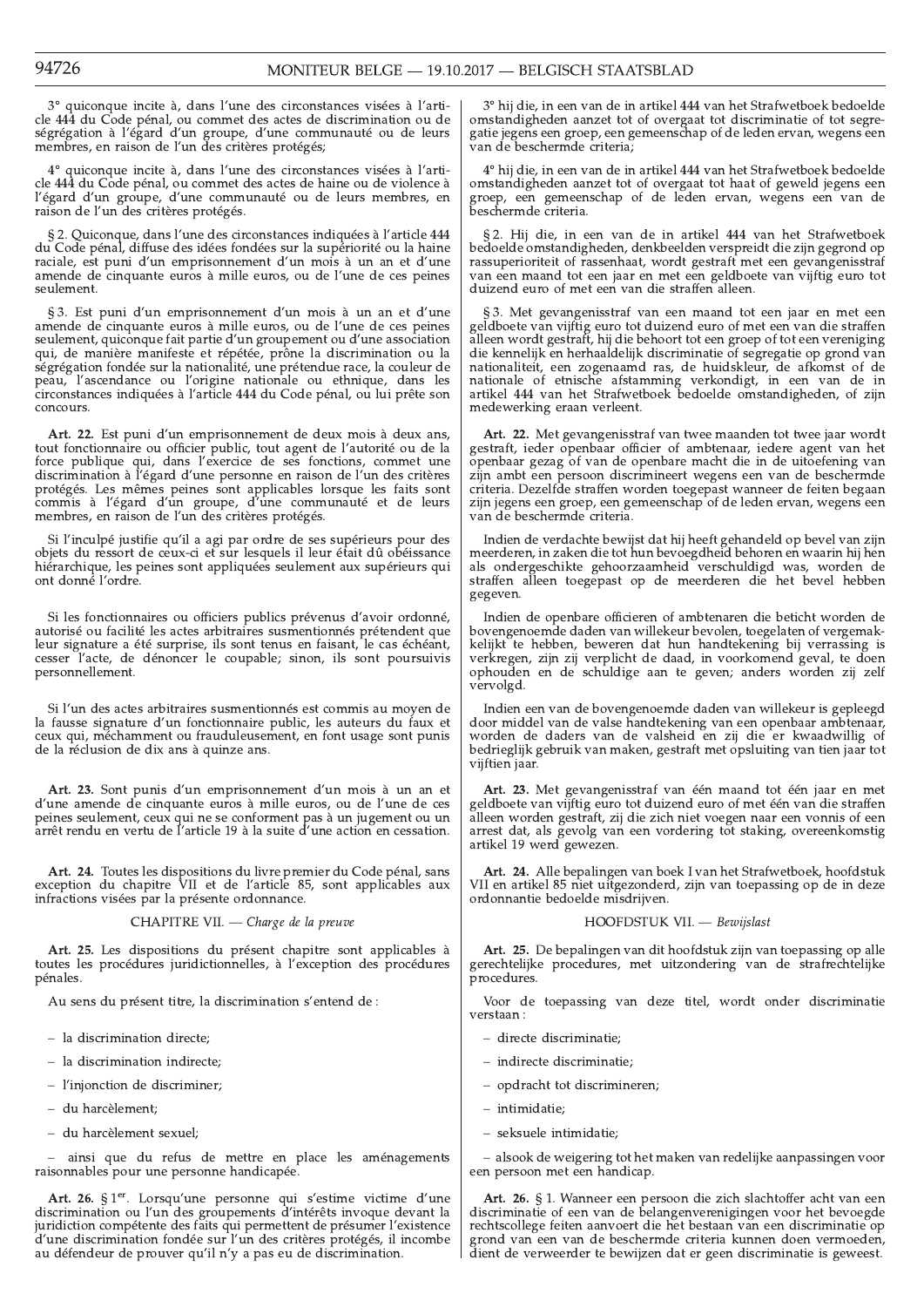§ 2. Par faits qui permettent de présumer l'existence d'une discrimination directe fondée sur un critère protégé, sont compris, entre autres, mais pas exclusivement:

1° les éléments qui révèlent une certaine récurrence de traitement défavorable à l'égard de personnes partageant un critère protégé; ou

2° les éléments qui révèlent que la situation de la victime du traitement plus défavorable est comparable avec la situation de la personne de référence.

§ 3. Par faits qui permettent de présumer l'existence d'une discrimination indirecte fondée sur un critère protégé, sont compris, entre autres, mais pas exclusivement :

1° des statistiques générales concernant la situation du groupe dont la victime de la discrimination fait partie ou des faits de connaissance générale; ou

2° l'utilisation d'un critère de distinction intrinsèquement suspect; ou

3° du matériel statistique élémentaire qui révèle un traitement défavorable.

## CHAPITRE VIII. - Instances compétentes

Art. 27. Le Centre, l'Institut et tout établissement d'utilité publique Art. 27. Le Centre, i institut et tout etablissement à utilité publique<br>et toute association jouissant de la personnalité juridique depuis au<br>moins trois ans à la date des faits et se proposant par ses statuts de<br>défendre peuvent ester en justice dans les litiges auxquels l'application de la présente ordonnance donnerait lieu, lorsqu'un préjudice est porté aux fins statutaires qu'ils se sont données pour mission de poursuivre.

Art. 28. Lorsque la victime de la discrimination est une personne physique ou une personne morale identifiée, l'action des groupements d'intérêts ne sera recevable que s'ils prouvent qu'ils ont reçu l'accord de la victime.

CHAPITRE IX. — Promotion de l'égalité de traitement

Art. 29. Le Gouvernement désigne un ou plusieurs organismes dont la mission consiste à promouvoir l'égalité de traitement.

Cet/ces organisme(s) est/sont compétent(s) pour :

1° l'aide aux victimes de discrimination en les accompagnant dans les procédures de recours;

2° la rédaction de rapports, d'études et de recommandations portant sur tous les aspects en rapport avec la discrimination.

## CHAPITRE X. - Dispositions finales

Art. 30. L'article 585 du Code judiciaire est complété d'un point 14°, formulé comme suit :

« 14° des demandes en cessation formées en vertu de l'article 19, paragraphe 1<sup>er</sup>, de l'ordonnance du... tendant à lutter contre certaines formes de discriminations et à promouvoir l'égalité de traitement.

Art. 31. L'article 588 du même Code est complété d'un point 20°, formulé comme suit :

« 20° les demandes en cessation formées en vertu de l'article 19, paragraphe 1<sup>er</sup>, de l'ordonnance du 5 octobre 2017 tendant à lutter contre certaines formes de discriminations et à promouvoir l'égalité de traitement. »

Promulguons la présente ordonnance, ordonnons qu'elle soit publiée au Moniteur belge.

Bruxelles, le 5 octobre 2017.

Ministre-Président du Gouvernement de la Région de Bruxelles-<br>Capitale, chargé des Pouvoirs locaux, du Développement territorial,<br>de la Politique de la ville, des Monuments et Sites, des Affaires<br>étudiantes, du Tourisme, d scientifique et de la Propreté publique,

## R. VERVOORT

Ministre du Gouvernement de la Région de Bruxelles-Capitale, chargé des Finances, du Budget, des Relations extérieures et de la Coopération au Développement,

#### **G. VANHENGEL**

Ministre du Gouvernement de la Région de Bruxelles-Capitale, chargé de l'Emploi, de l'Economie et de la Lutte contre l'Incendie et l'Aide médicale urgente,

### D. GOSUIN

§ 2. Onder feiten die het bestaan van een directe discriminatie op grond van een beschermd criterium kunnen doen vermoeden, wordt, onder meer doch niet uitsluitend, begrepen:

 $1^{\circ}$  de gegevens waaruit een bepaald patroon van ongunstige behandeling blijkt ten aanzien van personen die een welbepaald beschermd criterium delen; of

2° de gegevens waaruit blijkt dat de situatie van het slachtoffer van de ongunstigere behandeling, vergelijkbaar is met de situatie van de referentiepersoon.

§ 3. Onder feiten die het bestaan van een indirecte discriminatie op grond van een beschermd criterium kunnen doen vermoeden, wordt, onder meer doch niet uitsluitend, begrepen:

1° algemene statistieken over de situatie van de groep waartoe het slachtoffer van de discriminatie behoort of feiten van algemene bekendheid; of

2° het gebruik van een intrinsiek verdacht criterium van onderscheid;  $\sigma$ f

3° elementair statistisch materiaal waaruit een ongunstige behandeling blijkt.

### HOOFDSTUK VIII. - Bevoegde instanties

Art. 27. Het Centrum, het Instituut en elke instelling van openbaar nu ant receptuality for montant en ence motemn, and openeant<br>nut en elke vereniging die op de dag van de feiten ten minste drie jaar<br>rechtspersoonlijkheid bezit en zich statutair tot doel stelt de rechten van de mens te verdedigen of discriminatie te bestrijden, kunnen in rechte optreden in de rechtsgeschillen waartoe de toepassing van deze ordonnantie aanleiding kan geven, wanneer afbreuk wordt gedaan aan de statutaire opdrachten die ze zich tot doel hebben gesteld.

Art. 28. Wanneer het slachtoffer van de discriminatie een geïdentificeerd natuurlijk persoon of rechtspersoon is, is de vordering van de belangenverenigingen alleen ontvankelijk als zij aantonen dat zij de instemming van het slachtoffer hebben gekregen.

HOOFDSTUK IX. — Bevordering van de gelijke behandeling

Art. 29. De Regering wijst een of meerdere organen aan met als opdracht de gelijke behandeling van alle personen te bevorderen.

Dat orgaan of die organen is/zijn bevoegd om:

1<sup>°</sup> bijstand te verlenen aan de slachtoffers van discriminatie, door hen bij de beroepsprocedures te begeleiden;

 $2^{\circ}$  rapporten op te stellen, onderzoeken uit te voeren en aanbevelingen te doen met betrekking tot alle aspecten in verband met discriminatie

## HOOFDSTUK X. - Slotbepalingen

Art. 30. Artikel 585 van het Gerechtelijk Wetboek wordt aangevuld met een 14°, dat luidt als volgt:

« 14° over de vorderingen tot staking krachtens artikel 19, paragraaf 1, van de ordonnantie van... ter bestrijding van bepaalde vormen van discriminatie en ter bevordering van gelijke behandeling. »

Art. 31. Artikel 588 van hetzelfde Wetboek wordt aangevuld met een 20°, dat luidt als volgt:

« 20° op de vorderingen tot staking krachtens artikel 19, paragraaf 1 van de ordonnantie van 5 oktober 2017 ter bestrijding van bepaalde vormen van discriminatie en ter bevordering van gelijke behande $line.$ 

Kondigen deze ordonnantie af, bevelen dat ze in het Belgisch<br>Staatsblad zal worden bekendgemaakt.

Brussel, 5 oktober 2017.

Minister-President van de Brusselse Hoofdstedelijke Regering, belast met Plaatselijke Besturen, Territoriale Ontwikkeling, Stedelijk Beleid, Monumenten en Landschappen, Studentenaangelegenheden, Toerisme, Openbaar Ambt, Wetenschappelijk Onderzoek en Openbare Netheid,

#### R. VERVOORT

De Minister van de Brusselse Hoofdstedelijke Regering, belast met Financiën, Begroting, Externe Betrekkingen en Ontwikkelingssamenwerking,

### **G. VANHENGEL**

Minister van de Brusselse Hoofdstedelijke Regering, belast met Tewerkstelling, Economie en Brandbestrijding en Dringende Medische Hulp,

#### D. GOSUIN